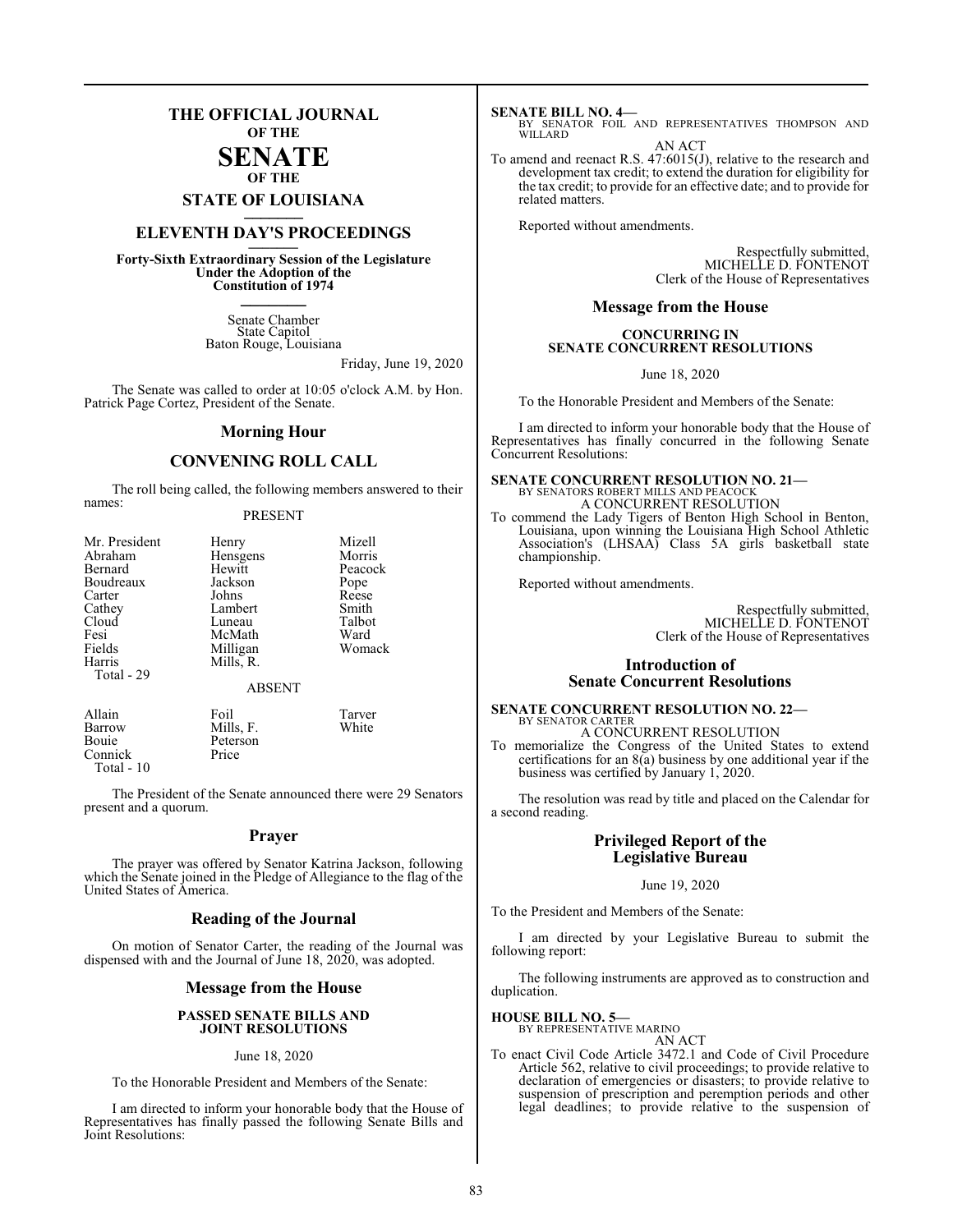# June 19, 2020

abandonment; to provide for cessation of suspension; and to provide for related matters.

Reported without amendments.

### **HOUSE BILL NO. 6—** BY REPRESENTATIVE IVEY

AN ACT

To enact Subpart C-1 of Part I of Chapter 1 of Subtitle I of Title 39 of the Louisiana Revised Statutes of 1950, to be comprised of R.S. 39:15.7, relative to state funds; to establish the State Cybersecurity and Information Technology Fund; to provide for the dedication and use of monies in the fund; to provide for deposits into the fund; to provide for the powers and duties of the Joint Legislative Committee on the Budget and the Joint Legislative Committee on Technology and Cybersecurity; to provide restrictions on use of the monies; to provide for effectiveness; and to provide for related matters.

Reported without amendments.

**HOUSE BILL NO. 21—** BY REPRESENTATIVE MAGEE

AN ACT

To amend and reenact R.S. 32:1263(A), relative to motor vehicle repairs; to increase fee limitations; to make technical changes; and to provide for related matters.

Reported without amendments.

### **HOUSE BILL NO. 27—**

BY REPRESENTATIVE ZERINGUE AN ACT

To amend and reenact R.S. 37:2553(D) and 2558(A), to enact R.S. 37:2551.1, and to repeal R.S. 37:2551.1, relative to the board of examiners of certified shorthand reporters; to create the Board of Examiners ofCertified Shorthand Reporters Fund; to provide relative to the disbursement of funds; to provide relative to fees collected from applicants; and to provide for related matters.

Reported without amendments.

### **HOUSE BILL NO. 39—**

BY REPRESENTATIVE DAVIS AN ACT

To amend and reenact R.S. 45:1252(11)(c) and to enact R.S. 45:1252(11)(d), relative to the Louisiana Electric Investment Recovery Securitization Act; to provide definition for investment recovery costs; and to provide for related matters.

Reported without amendments.

### **HOUSE BILL NO. 57—**

BY REPRESENTATIVE SCHEXNAYDER AN ACT

To amend and reenact Code of Civil Procedure Articles 1732 and 4873(1) and Code of Evidence Article 409, to enact R.S. 13:3737, and to repeal R.S. 32:295.1(E), relative to civil actions; to lower the jury trial threshold; to limit the transfer of cases fromcourts of limited jurisdiction to district courts; to authorize the admissibility of evidence of medical expenses paid under certain circumstances; to repeal provisions prohibiting certain evidence regarding the failure to wear safety belts; to provide for an effective date; and to provide for related matters.

Reported without amendments.

Respectfully submitted, FRED MILLS Chairman

### **Adoption of Legislative Bureau Report**

On motion of Senator Fred Mills, the Bills and Joint Resolutions were read by title and passed to a third reading.

### **Page 2 SENATE 11th DAY'S PROCEEDINGS**

### **Message from the House**

### **ASKING CONCURRENCE IN HOUSE BILLS AND JOINT RESOLUTIONS**

June 18, 2020

To the Honorable President and Members of the Senate:

I am directed to inform your honorable body that the House of Representatives has finally passed and asks your concurrence in the following House Bills and Joint Resolutions:

| HB No. 55        | HB No. 62 | HB No. 65        |
|------------------|-----------|------------------|
| <b>HB</b> No. 68 | HB No. 69 | <b>HB</b> No. 70 |

Respectfully submitted, MICHELLE D. FONTENOT Clerk of the House of Representatives

### **House Bills and Joint Resolutions on First Reading**

**HOUSE BILL NO. 55—**

BY REPRESENTATIVE MIKE JOHNSON AN ACT

To amend and reenact R.S. 32:295.1(E), relative to the requirement to wear safety belts while operating a motor vehicle; to provide for the introduction of evidence of the failure to wear a safety belt under certain circumstances; and to provide for related matters.

The bill was read by title and placed on the Calendar for a second reading.

**HOUSE BILL NO. 62—**

BY REPRESENTATIVE ZERINGUE AN ACT

To enact R.S. 23:1693(J), relative to unemployment compensation; to provide for temporary federal emergency unemployment assistance; to provide for weekly benefit amounts; to require state income tax withholdings under certain circumstances; to provide for the promulgation of rules; and to provide for related matters.

The bill was read by title and placed on the Calendar for a second reading.

### **HOUSE BILL NO. 65—**

BY REPRESENTATIVE WRIGHT AN ACT

To enact R.S. 23:76(C)(14), relative to workforce development; to provide for occupational forecasting; to require short-term COVID-19-related occupational projections; and to provide for related matters.

The bill was read by title and placed on the Calendar for a second reading.

**HOUSE BILL NO. 68—**

BY REPRESENTATIVES DESHOTEL AND THOMPSON AN ACT

To enact R.S. 47:6041, relative to income or corporation franchise tax credits; to establish a tax credit for certain broadband coverage providers; to provide for the amount of the credit; to limit the total amount of credits authorized to be granted; to provide for requirements and limitations; to provide for an effective date; and to provide for related matters.

The bill was read by title and placed on the Calendar for a second reading.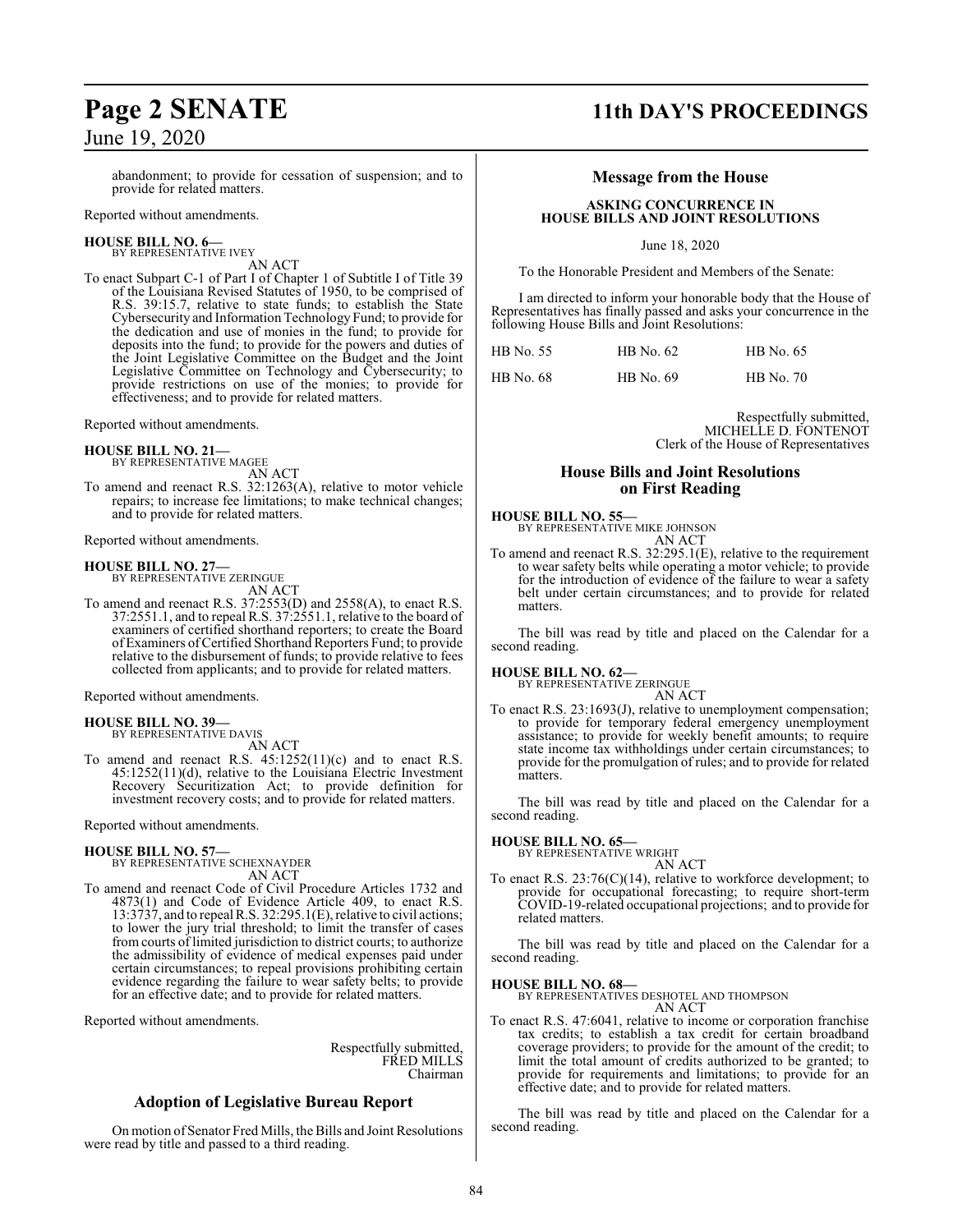## **11th DAY'S PROCEEDINGS Page 3 SENATE**

# June 19, 2020

### **HOUSE BILL NO. 69—**

BY REPRESENTATIVE DESHOTEL AN ACT

To enact R.S. 47:305.73, relative to sales and use tax rebates; to provide for state and local sales and use tax rebates for certain fiber-optic cables; to provide for limitations and conditions; and to provide for related matters.

The bill was read by title and placed on the Calendar for a second reading.

- HOUSE BILL NO. 70—<br>BY REPRESENTATIVES JENKINS, ADAMS, BACALA, BOURRIAQUE,<br>BRASS, BROWN, BRYANT, BUTLER, CARPENTER, CARRIER, GARY<br>CARTER, ROBBY CARTER, WILFORD CARTER, CORMIER, DEVILLIER,<br>DUPLESSIS, ECHOLS, EDMONDS, EMERSON AN ACT
- To amend and reenact R.S. 51:1787(K) and to enact R.S. 51:1787(L), relative to the Enterprise Zone incentive; to extend eligibility for Enterprise Zone incentives to certain workers; to establish a rebate for certain essential critical infrastructure workers; to provide for the amount of the rebate; to provide for definitions; to provide for the application, approval, and payment of the rebate; to provide for rebate requirements and limitations; to authorize the promulgation of rules and regulations; to provide for an effective date; and to provide for related matters.

The bill was read by title and placed on the Calendar for a second reading.

### **Message from the House**

### **ASKING CONCURRENCE IN HOUSE CONCURRENT RESOLUTIONS**

June 18, 2020

To the Honorable President and Members of the Senate:

I am directed to inform your honorable body that the House of Representatives has finally passed and asks your concurrence in the following House Concurrent Resolutions:

HCR No. 17 HCR No. 23 HCR No. 24

HCR No. 7

Respectfully submitted, MICHELLE D. FONTENOT Clerk of the House of Representatives

### **House Concurrent Resolutions on First Reading**

#### **HOUSE CONCURRENT RESOLUTION NO. 7—** BY REPRESENTATIVE IVE'

A CONCURRENT RESOLUTION

To authorize and direct the Louisiana State Law Institute to study and make recommendations to the Legislature of Louisiana regarding language in the Constitution of Louisiana that is outdated or transitional in nature and which can be removed or updated without affecting the effect of the constitutional provisions.

The resolution was read by title and placed on the Calendar for a second reading.

### **HOUSE CONCURRENT RESOLUTION NO. 17—**

BY REPRESENTATIVES CARPENTER, ADAMS, BAGLEY, BRASS, BROWN, BRYANT, BUTLER, ROBBY CARTER, WILFORD<br>CARTER, CORMER, COUSSAN, DAVIS, DEVILLIER, DESIGNTER, CORNER, CORMER, COUSSAN, DAVIS, DEVILLIER, DESIGNTEL,<br>EMERSON, FONTENOT A CONCURRENT RESOLUTION

To urge and request the division of administration, the Department of Public Safety and Corrections, the Louisiana Workforce Commission, the Louisiana Community and Technical College System, and private businesses in Louisiana to recognize the value that justice-involved persons bring to the workforce and society and to act with the intention to empower, train, and employ such individuals.

The resolution was read by title and placed on the Calendar for a second reading.

### **HOUSE CONCURRENT RESOLUTION NO. 23—**

BY REPRESENTATIVES BAGLEY, COX, CREWS, GLOVER, HORTON,<br>JEFFERSON, JENKINS, MCCORMICK, MCFARLAND, MCMAHEN,<br>CHARLES OWEN, PRESSLY, SCHAMERHORN, AND SEABAUGH AND<br>SENATORS BERNARD, MILLIGAN, ROBERT MILLS, AND TARVER<br>A CONCURRE

To commend the Louisiana State University Health Sciences Center at Shreveport for its extraordinary response to the COVID-19 pandemic.

The resolution was read by title and placed on the Calendar for a second reading.

**HOUSE CONCURRENT RESOLUTION NO. 24—**

BY REPRESENTATIVE BAGLEY AND SENATOR FRED MILLS A CONCURRENT RESOLUTION

To designate Sunday, July 26, 2020, as Americans with Disabilities Act Awareness Day in Louisiana.

The resolution was read by title and placed on the Calendar for a second reading.

### **Reports of Committees**

The following reports of committees were received and read:

### **REPORT OF COMMITTEE ON**

### **LABOR AND INDUSTRIAL RELATIONS**

Senator Troy Carter, Chairman on behalf of the Committee on Labor and Industrial Relations, submitted the following report:

### June 18, 2020

To the President and Members of the Senate:

I am directed by your Committee on Labor and Industrial Relations to submit the following report:

#### **SENATE CONCURRENT RESOLUTION NO. 11—** BY SENATOR REESE

A CONCURRENT RESOLUTION

To urge and request certain state agencies and private businesses in Louisiana to recognize the value that justice-involved persons can bring to the workforce and society and to act with intention to empower, train, and employ such individuals.

Reported with amendments.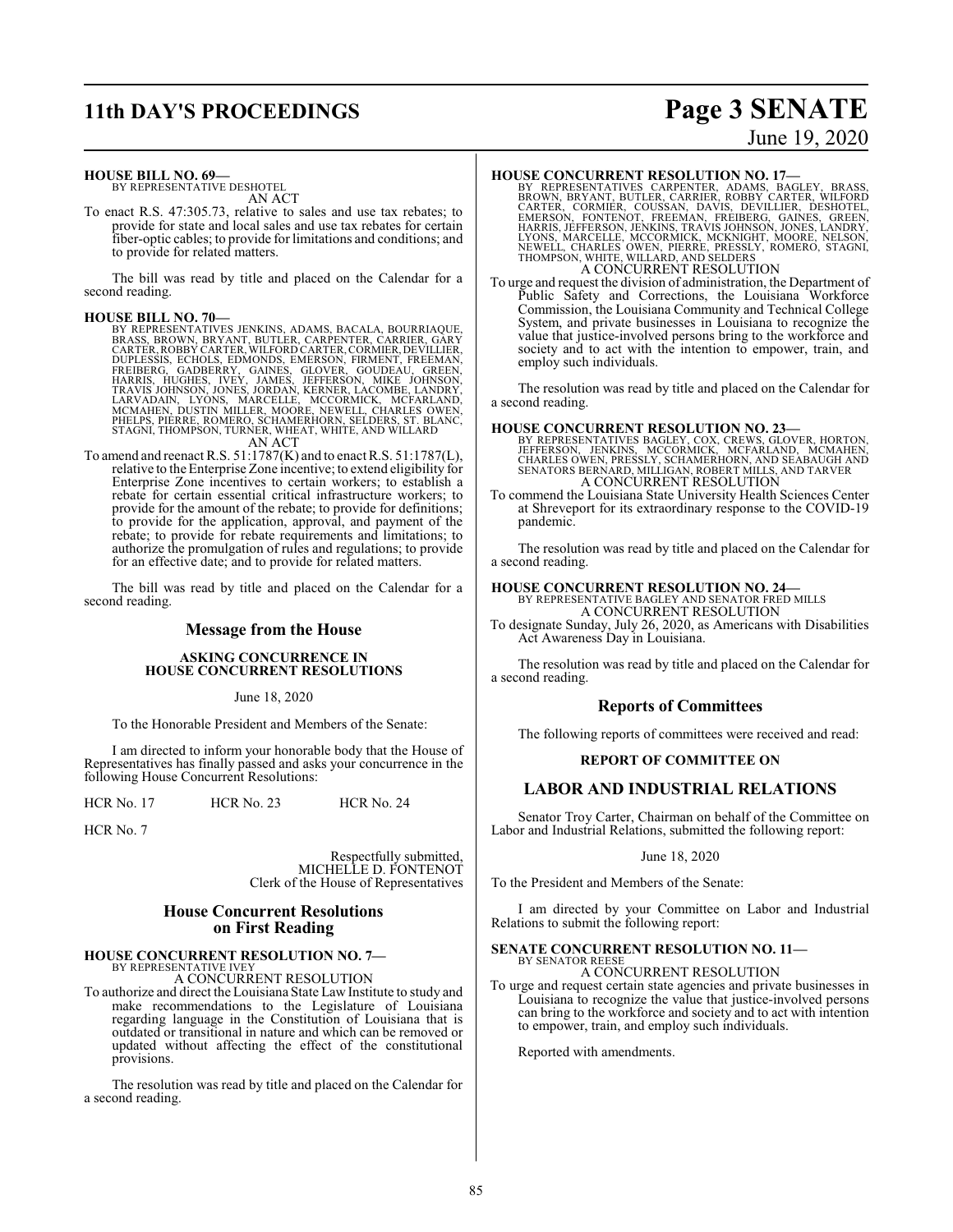## **Page 4 SENATE 11th DAY'S PROCEEDINGS**

June 19, 2020

### **SENATE CONCURRENT RESOLUTION NO. 13—**

BY SENATOR CARTER A CONCURRENT RESOLUTION

To urge and request the LouisianaWorkforce Commission to provide literature to the public regarding the requirement of certain employers to provide paid sick time to employees who are unable to work due to the effects of COVID-19.

Reported favorably.

Respectfully submitted, TROY CARTER Chairman

### **House Bills and Joint Resolutions on Second Reading Reported by Committees**

### **HOUSE BILL NO. 4—** BY REPRESENTATIVE MAGEE

AN ACT

To amend and reenact R.S.  $47:6019(A)(1)(a)$  and (C), relative to the tax credit for the rehabilitation of historic structures; to extend the date for certain expenses to qualify for the tax credit; to provide for the effectiveness of the tax credit; to provide for an effective date; and to provide for related matters.

Reported with amendments by the Committee on Revenue and Fiscal Affairs.

### **SENATE COMMITTEE AMENDMENTS**

Amendments proposed by Senate Committee on Revenue and Fiscal Affairs to Engrossed House Bill No. 4 by Representative Magee

### AMENDMENT NO. 1

On page 1, line 2, after " $(C)$ " insert "and to enact R.S.  $47:6019(A)(1)(e)$  and (f)"

### AMENDMENT NO. 2

On page 1, line 4, after "credit;" insert "to change the rate of the credit; to provide for a maximum amount of tax credits granted per fiscal year; to provide relative to the required percentage of eligible costs and expenses;"

### AMENDMENT NO. 3

On page 1, line 7, after "reenacted" insert "and R.S. 47:6019(A)(1)(e) and (f) are hereby enacted"

### AMENDMENT NO. 4

On page 1, line 15, delete "The" and insert "Except as otherwise provided in this Subparagraph, the"

### AMENDMENT NO. 5

On page 1, line 17, change "January 1, 2028" to "July 1, 2023"

### AMENDMENT NO. 6

On page 1, line 18, after "service." insert: "Notwithstanding any provision of law to the contrary, the amount of the credit shall equal ten percent of the eligible costs and expenses of the rehabilitation for Part I applications for the rehabilitation of a historic structure submitted to the state historic preservation office on or after July 1, 2020 regardless of the year in which the property is placed in service.

### AMENDMENT NO. 7

On page 1, line 19, change "January 1, 2028" to "July 1, 2023"

### AMENDMENT NO. 8

On page 1, after line 20, insert: "(e)(i) For completed Part I applications submitted to the state historic preservation office on or after July 1, 2020, the total amount of all tax credits granted pursuant to this Section in any fiscal year shall not exceed seventy-five million dollars or the amount specifically appropriated for the credits,

whichever is greater. If the total amount of credits applied for in any fiscal year exceeds the aggregate amount of tax credits allowed for that fiscal year, the excess shall be treated as having been applied for on the first day of the subsequent fiscal year. If the total amount of credits granted in any fiscal year is less than the aggregate amount of tax credits allowed for that fiscal year, any residual amount shall carry forward for use in the subsequent year and may be granted in addition to the aggregate amount of tax credits allowed for that year. The Department of Revenue and the Department of Culture, Recreation and Tourism shall make reasonable efforts to post a listing of estimated credit amounts remaining under the annual cap on their websites.

(ii) Except as otherwise provided in this Item, no more than fifty percent of the annual credit cap shall be reserved for projects within a single arts council region, as those regions are defined by the office of cultural development, division of the arts. Notwithstanding the fifty percent per arts council region limitation, if the entire annual credit cap has not been granted before May 1 in any fiscal year, the remainder of the amount may be granted to projects within any arts council region.

(f) The amount of the tax credit is equal to ten or twenty percent of the eligible costs and expenses of the rehabilitation if the actual eligible costs and expenses incurred at the historic structure are between seventy-five percent and one hundred twenty-five percent of the estimated eligible costs and expenses as set forth in the Part 2-Proposed Work Description for the historic structure. If the actual eligible costs and expenses exceed one hundred twenty-five percent of the estimated eligible costs and expenses as set forth in the Part 2-Proposed Work Description for the historic structure, the tax credit shall be allowed for one hundred twenty-five percent of the estimated eligible costs and expenses as set forth in the Part 2-Proposed Work Description as opposed to the actual eligible costs and expenses incurred in rehabilitating the historic structure. If the actual eligible costs and expenses are below seventy-five percent of the estimated eligible costs and expenses as set forth in the Part 2-Proposed Work Description for the historic structure, the tax credit shall not be allowed."

\* \* \*" AMENDMENT NO. 9 On page 2, line 1, change "taxable" to "fiscal"

#### AMENDMENT NO. 10

On page 2, line 2, change "January 1, 2028" to "July 1, 2023"

On motion of Senator Carter, the committee amendment was adopted. The amended bill was read by title and referred to the Legislative Bureau.

### **Senate Concurrent Resolutions on Second Reading Reported by Committees**

**SENATE CONCURRENT RESOLUTION NO. 19—**<br>BY SENATORS CATHEY, ALLAIN, LUNEAU, MCMATH, MILLIGAN, MORRIS AND REESE

### A CONCURRENT RESOLUTION

To create the Louisiana Sales Tax Simplification Task Force to make recommendations for changes to the state's state and local sales tax laws in an effort to modernize and simplify the sales tax code and enhance the efficiency of the state's sales tax policies for taxing authorities, tax collectors, and businesses, and to submit its final report to the legislature by February 1, 2022.

Reported favorably by the Committee on Revenue and Fiscal Affairs.

The resolution was read by title. Senator Catheymoved to adopt the Senate Concurrent Resolution.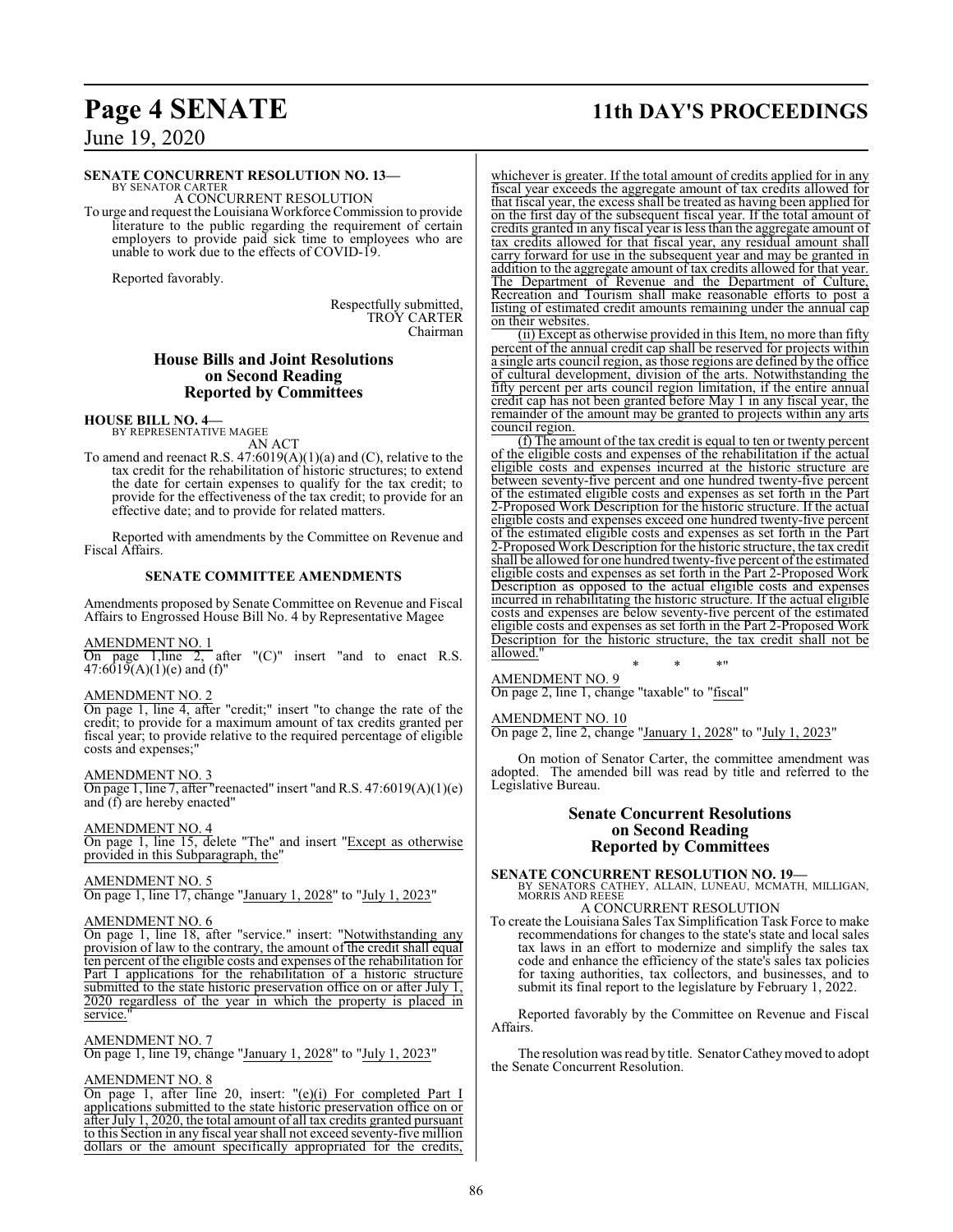### **11th DAY'S PROCEEDINGS Page 5 SENATE**

### **ROLL CALL**

The roll was called with the following result:

#### YEAS

| Mr. President<br>Abraham<br>Allain<br>Barrow<br>Bernard<br>Boudreaux<br>Carter<br>Cathey<br>Cloud<br>Fesi<br>Fields<br>Total $-33$ | Foil<br>Harris<br>Henry<br>Hensgens<br>Hewitt<br>Jackson<br>Johns<br>Lambert<br>Luneau<br>McMath<br>Milligan | Mills, R.<br>Mizell<br>Morris<br>Peacock<br>Pope<br>Reese<br>Smith<br>Talbot<br>Ward<br>White<br>Womack |
|------------------------------------------------------------------------------------------------------------------------------------|--------------------------------------------------------------------------------------------------------------|---------------------------------------------------------------------------------------------------------|
|                                                                                                                                    | <b>NAYS</b>                                                                                                  |                                                                                                         |
| Total $-0$                                                                                                                         |                                                                                                              |                                                                                                         |

#### ABSENT

| Bouie     | Mills, F. | Price  |
|-----------|-----------|--------|
| Connick   | Peterson  | Tarver |
| Total - 6 |           |        |

The Chair declared the Senate had adopted the Senate Concurrent Resolution and ordered it sent to the House.

### **Senate Concurrent Resolutions on Third Reading and Final Passage**

### **SENATE CONCURRENT RESOLUTION NO. 14—** BY SENATOR ROBERT MILLS A CONCURRENT RESOLUTION

To suspend until sixty days after final adjournment of the 2021 Regular Session of the Legislature of Louisiana R.S. 32:295.1(E) relative to the exclusion of evidence of failure to wear a safety belt.

The concurrent resolution was read by title and returned to the Calendar, subject to call.

### **SENATE CONCURRENT RESOLUTION NO. 15—** BY SENATOR ROBERT MILLS

A CONCURRENT RESOLUTION

To suspend until sixty days after final adjournment of the 2021 Regular Session of the Legislature of Louisiana R.S. 22:333(E) and 1269(B) relative to the right of direct action against an insurer in certain circumstances.

The concurrent resolution was read by title and returned to the Calendar, subject to call.

## **SENATE CONCURRENT RESOLUTION NO. 16—** BY SENATOR ROBERT MILLS

A CONCURRENT RESOLUTION

To suspend until sixty days after final adjournment of the 2021 Regular Session of the Legislature of Louisiana the Code of Civil Procedure Article  $1732(1)$  relative to the jury trial threshold for a petitioner's cause of action.

The concurrent resolution was read by title and returned to the Calendar, subject to call.

### **Rules Suspended**

Senator Barrow asked for and obtained a suspension of the rules to revert to the Morning Hour.

# June 19, 2020

### **Introduction of Senate Resolutions**

Senator Barrow asked for and obtained a suspension of the rules to read Senate Resolutions a first and second time.

### **SENATE RESOLUTION NO. 18—**

BY SENATORS BARROW, ABRAHAM, ALLAIN, BERNARD,<br>BOUDREAUX, BOUIE, CARTER, CATHEY, CLOUD, CORTEZ, FESI,<br>FIELDS, FOIL, HARRIS, HENRY, HENSGENS, HEWITT, JACKSON, JOHNS, LAMBERT, LUNEAU, MCMATH, MILLIGAN, ROBERT MILLS,<br>MIZELL, MORRIS, PEACOCK, PETERSON, POPE, PRICE, REESE, SMITH,<br>TALBOT, WARD, WHITE AND WOMACK A RESOLUTION

To recognize and commemorate the historical significance of June 19, 1865, as a day of celebration and the need to get along and work together.

On motion of Senator Barrow the resolution was read by title and adopted.

### **Rules Suspended**

Senator Cathey asked for and obtained a suspension of the rules to recall Senate Concurrent Resolution No. 20 from the Committee on Education.

#### **SENATE CONCURRENT RESOLUTION NO. 20—** BY SENATOR CATHEY

### A CONCURRENT RESOLUTION

To urge and request the state Department of Education to encourage and assist any public school board identified as "financially at risk" to enter into cooperative agreements with other public school boards for the provision of essential services.

The concurrent resolution was read by title. Senator Cathey moved to adopt the Senate Concurrent Resolution.

### **ROLL CALL**

The roll was called with the following result:

### YEAS

| Mr. President<br>Abraham<br>Allain<br>Barrow<br>Bernard<br>Boudreaux<br>Carter<br>Cathey<br>Cloud<br>Fesi<br>Fields<br>Total - 33 | Foil<br>Harris<br>Henry<br>Hensgens<br>Hewitt<br>Jackson<br>Johns<br>Lambert<br>Luneau<br>McMath<br>Milligan<br><b>NAYS</b> | Mills, R.<br>Mizell<br>Morris<br>Peacock<br>Pope<br>Reese<br>Smith<br>Talbot<br>Ward<br>White<br>Womack |
|-----------------------------------------------------------------------------------------------------------------------------------|-----------------------------------------------------------------------------------------------------------------------------|---------------------------------------------------------------------------------------------------------|
| Total - 0                                                                                                                         | <b>ABSENT</b>                                                                                                               |                                                                                                         |
| Bouie<br>Connick<br>Total - 6                                                                                                     | Mills, F.<br>Peterson                                                                                                       | Price<br>Tarver                                                                                         |

The Chair declared the Senate had adopted the Senate Concurrent Resolution, and ordered it sent to the House.

### **ATTENDANCE ROLL CALL**

### PRESENT

| Mr. President | Foil     | Mills, R. |
|---------------|----------|-----------|
| Abraham       | Harris   | Mizell    |
| Allain        | Henry    | Morris    |
| Barrow        | Hensgens | Peacock   |